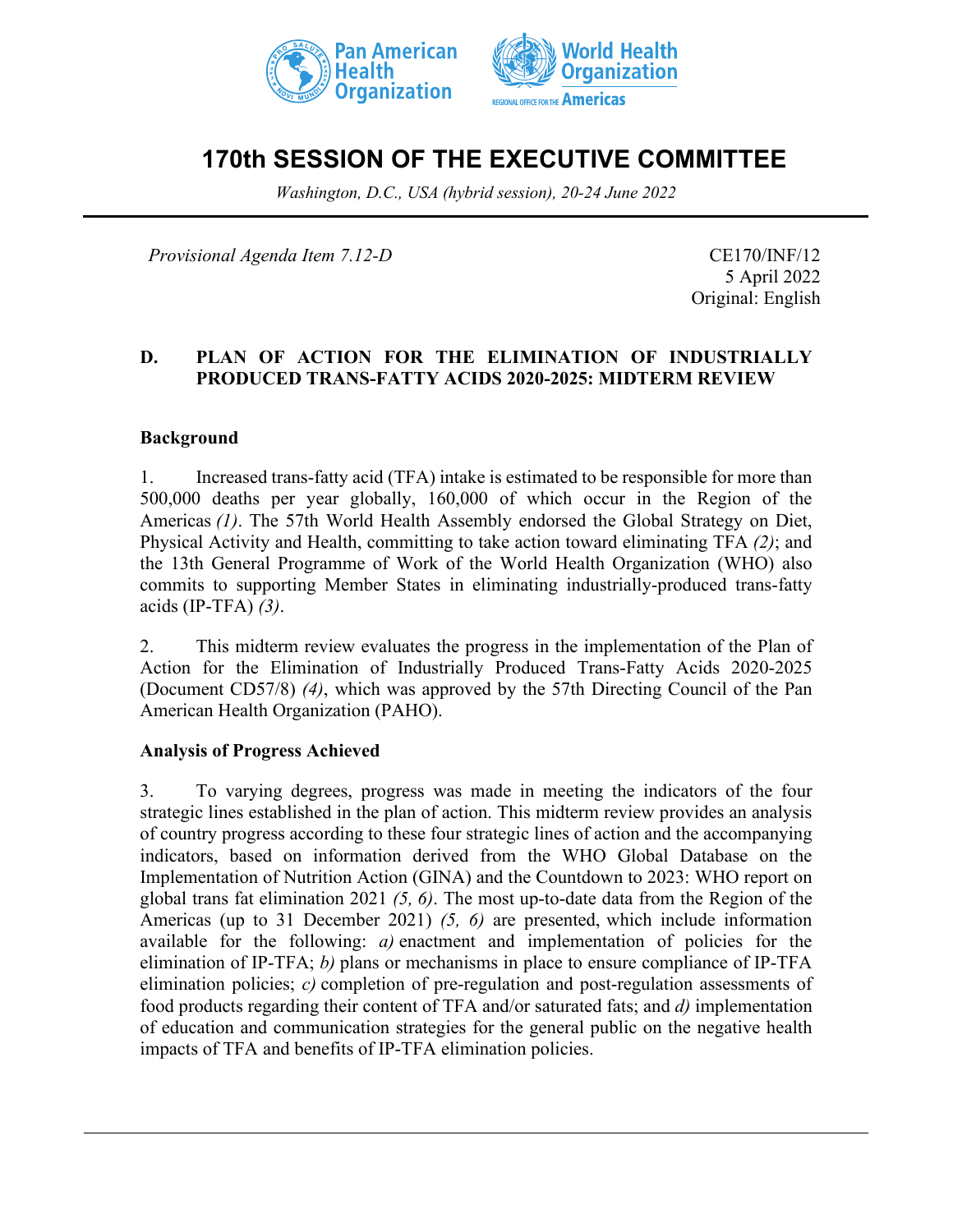4. More countries have enacted and/or have started implementing the PAHO/WHO best practice policies for the elimination of IP-TFA, resulting in a 63% increase in the proportion of the population in the Region protected from consuming this harmful substance in 2021, compared to the baseline. The sustained efforts of PAHO to support such progress covers the entire policy cycle—including landscape analysis, policy discussion and design, implementation, enforcement, and monitoring and evaluation—as well as making technical and financial resources available for countries and territories to achieve the agreed commitments under the plan of action.

5. A summary of progress on each strategic line of action is presented below, along with the respective evaluation of the indicators, following the criteria presented in Annex B of Addendum I to the Report of the End-of-biennium Assessment of the PAHO Program and Budget 20182019/Final Report on the Implementation of the PAHO Strategic Plan 2014-2019 (Document CD58/5, Add. I) *(7)*.

## *Strategic Line of Action 1: Enact regulatory policies to eliminate partially hydrogenated oils (PHO) from the food supply and/or to limit IP-TFA content to no more than 2% of total fat in all food products*

6. Some Member States have advanced in the implementation of this important line of action. In addition to Canada, Chile and the United States of America, which had already implemented best practice policies for the elimination of IP-TFA prior to the adoption of the plan of action *(8-10)*, Brazil and Peru have also enacted and started implementing the PAHO and WHO best practice policies *(11-13)*. Paraguay and Uruguay have enacted regulations to implement best practices in line with the plan of action, due to become fully effective by 2024 and 2022, respectively *(14, 15)*. The Mexican senate has also approved a bill to eliminate IP-TFA from the food supply using PAHO and WHO best practices, and this is pending final approval and enactment *(16)*. Member States, including Brazil, Mexico and Uruguay have enacted and/or implemented new labeling laws and regulations that support the enforcement of the elimination of IP-TFA *(17-20)*.

| <b>Objective 1.1:</b> Adoption of policies to eliminate IP-TFA from the food supply                                                                                                                   |                                                                                                                                                                                 |  |
|-------------------------------------------------------------------------------------------------------------------------------------------------------------------------------------------------------|---------------------------------------------------------------------------------------------------------------------------------------------------------------------------------|--|
| Indicator, baseline, and target                                                                                                                                                                       | <b>Status</b>                                                                                                                                                                   |  |
| <b>1.1.1</b> Number of countries and territories that<br>prohibit the production, importation,<br>distribution, sale, and use of PHO in foods for<br>human consumption                                | Four countries and territories prohibit the<br>production, importation, distribution, sale,<br>and use of PHO in foods for human<br>consumption.                                |  |
| Baseline (2018): 2<br>Target (2025): 10                                                                                                                                                               |                                                                                                                                                                                 |  |
| <b>1.1.2</b> Number of countries and territories that<br>prohibit the production, importation,<br>distribution, sale, and use of any food product<br>with IP-TFA content in excess of 2% of total fat | Five countries and territories prohibit the<br>production, importation, distribution, sale,<br>and use of any food product with IP-TFA<br>content in excess of 2% of total fat. |  |
| Baseline (2018): 4<br>Target (2025): 15                                                                                                                                                               |                                                                                                                                                                                 |  |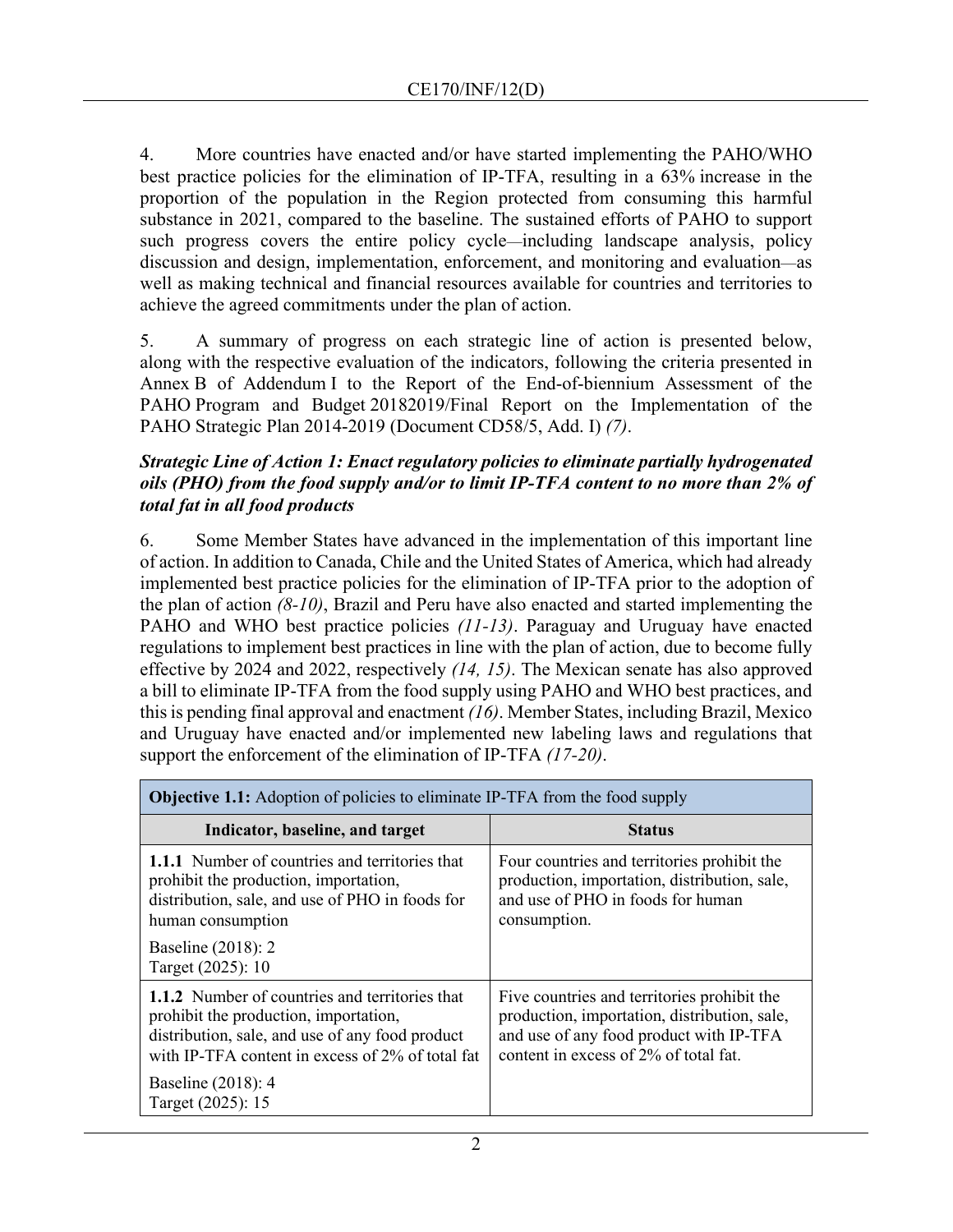| <b>Objective 1.1:</b> Adoption of policies to eliminate IP-TFA from the food supply                                                                                                                                                                                                                                                              |                                                                                                                                                                                                                                                                                                     |  |
|--------------------------------------------------------------------------------------------------------------------------------------------------------------------------------------------------------------------------------------------------------------------------------------------------------------------------------------------------|-----------------------------------------------------------------------------------------------------------------------------------------------------------------------------------------------------------------------------------------------------------------------------------------------------|--|
| Indicator, baseline, and target                                                                                                                                                                                                                                                                                                                  | <b>Status</b>                                                                                                                                                                                                                                                                                       |  |
| <b>1.1.3</b> Number of countries and territories that<br>prohibit the production, importation,<br>distribution, sale, and use of PHO in foods for<br>human consumption and prohibit the<br>production, importation, distribution, sale, and<br>use of any food product with IP-TFA content in<br>excess of 2% of total fat<br>Baseline (2018): 0 | Two countries and territories prohibit the<br>production, importation, distribution, sale,<br>and use of PHO in foods for human<br>consumption and prohibit the production,<br>importation, distribution, sale, and use of<br>any food product with IP-TFA content in<br>excess of 2% of total fat. |  |
| Target (2025): 5                                                                                                                                                                                                                                                                                                                                 |                                                                                                                                                                                                                                                                                                     |  |

| Indicator, baseline, and target                                                                                                                                                                             | <b>Status</b>                                                                                                                                                                                                       |
|-------------------------------------------------------------------------------------------------------------------------------------------------------------------------------------------------------------|---------------------------------------------------------------------------------------------------------------------------------------------------------------------------------------------------------------------|
| <b>1.2.1</b> Number of countries and territories that<br>require standardized labeling of PHO in<br>ingredient list                                                                                         | A total of 15 countries and territories<br>require standardized labeling of PHO<br>in ingredient list.                                                                                                              |
| Baseline (2018): 0<br>Target (2025): 15                                                                                                                                                                     |                                                                                                                                                                                                                     |
| 1.2.2 Number of countries and territories that<br>require standardized quantitative declaration of<br><b>TFA</b> content                                                                                    | A total of 16 countries and territories<br>require standardized quantitative<br>declaration of TFA content.                                                                                                         |
| Baseline (2018): 10<br>Target (2025): 25                                                                                                                                                                    |                                                                                                                                                                                                                     |
| 1.2.3 Number of countries and territories that<br>require front-of-package labeling that allows for<br>quick and easy interpretation of saturated fat<br>content<br>Baseline (2018): 3<br>Target (2025): 15 | Six countries and territories have passed<br>front-of-package labeling regulations that<br>allow for quick and easy interpretation of<br>saturated fat content, and this is being<br>implemented in five countries. |
| 1.2.4 Number of countries and territories that<br>require front-of-package labeling that allows for<br>quick and easy interpretation of TFA content                                                         | Three countries and territories require front-<br>of-package labeling that allows for quick<br>and easy interpretation of TFA content.                                                                              |
| Baseline (2018): 1<br>Target (2025): 10                                                                                                                                                                     |                                                                                                                                                                                                                     |
| 1.2.5 Number of countries and territories that<br>establish requirements for the use of claims<br>such as "trans fat free" or "reduced trans fat"                                                           | A total of 14 countries and territories<br>establish requirements for the use of<br>claims such as "trans fat free" or<br>"reduced trans fat".                                                                      |
| Baseline (2018): 15<br>Target (2025): 25                                                                                                                                                                    |                                                                                                                                                                                                                     |

**Objective 1.2:** Adoption of labeling policies to support enforcement of IP-TFA reduction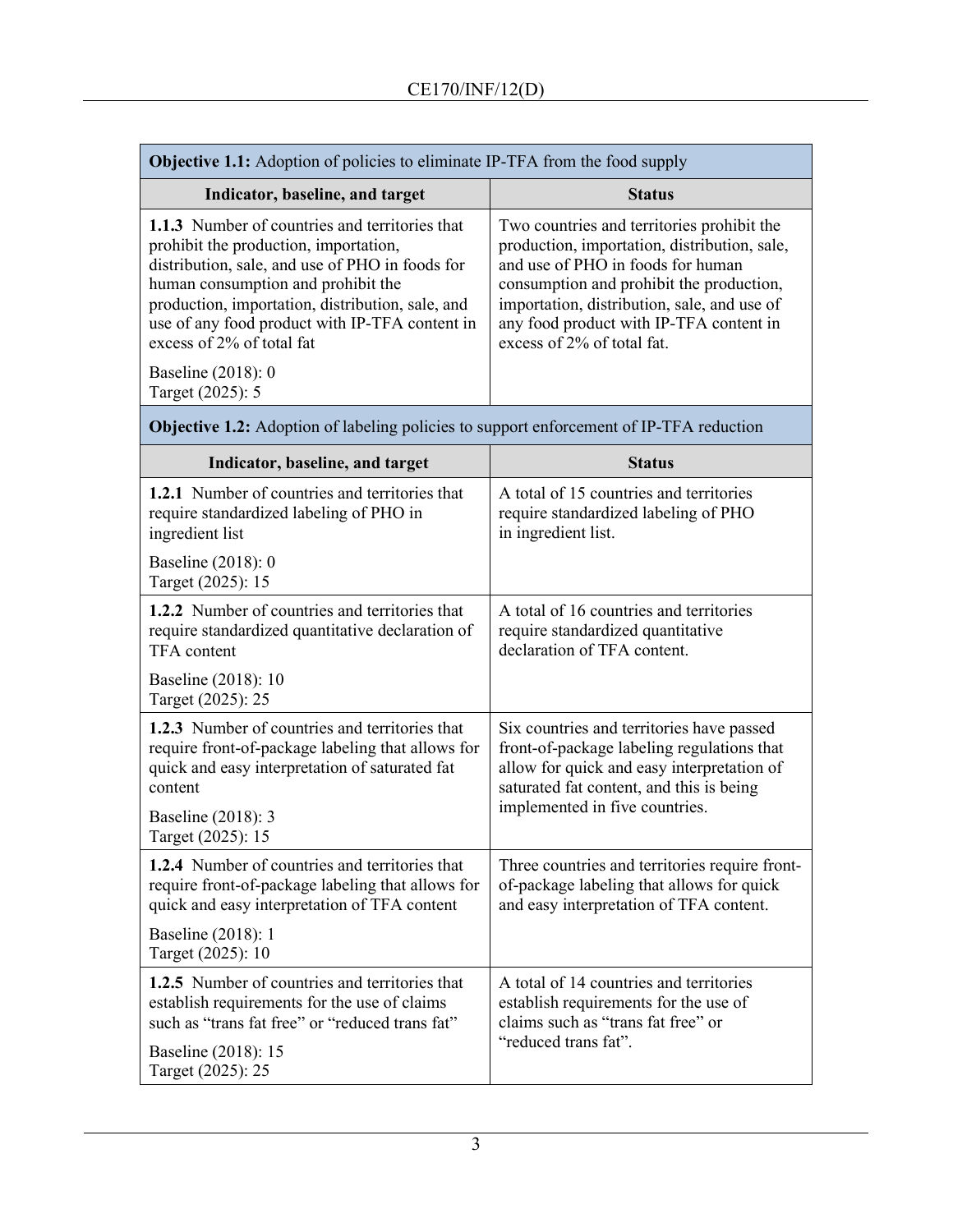# *Strategic Line of Action 2: Implement IP-TFA elimination policies by means of clearly defined regulatory enforcement systems*

7. There has been little progress under this line of action, with one additional country having plans or mechanisms in place to ensure compliance consistent with the IP-TFA elimination policy they have adopted or intend to adopt. Nine countries and territories have these mechanisms or plans in place compared to eight that already had such mechanisms and plans in place prior to the adoption of the plan of action.

| <b>Objective 2.1:</b> Adoption of effective implementation and enforcement policies                                                |                                                                                                                     |  |
|------------------------------------------------------------------------------------------------------------------------------------|---------------------------------------------------------------------------------------------------------------------|--|
| Indicator, baseline, and target                                                                                                    | <b>Status</b>                                                                                                       |  |
| 2.1.1 Number of countries and territories that<br>have defined a plan to ensure compliance<br>consistent with their adopted policy | Nine countries and territories have defined<br>a plan to ensure compliance consistent<br>with their adopted policy. |  |
| Baseline (2018): 8<br>Target (2025): 25                                                                                            |                                                                                                                     |  |
| 2.1.2 Number of countries and territories that<br>have data on enforcement actions                                                 | Five countries and territories have data on<br>enforcement actions.                                                 |  |
| Baseline (2018): 5<br>Target (2025): 25                                                                                            |                                                                                                                     |  |
| 2.1.3 Number of countries and territories that<br>define and implement practices to ensure<br>compliance of imported foods         | Eight countries and territories define and<br>implement practices to ensure compliance<br>of imported foods.        |  |
| Baseline (2018): 8<br>Target (2025): 25                                                                                            |                                                                                                                     |  |
| 2.1.4 Number of countries and territories with<br>assessment data on compliance levels for PHO<br>or IP-TFA content                | Four countries and territories have<br>assessment data on compliance levels for<br>PHO or IP-TFA.                   |  |
| Baseline (2018): 2<br>Target (2025): 18                                                                                            |                                                                                                                     |  |

## *Strategic Line of Action 3: Assess progress of IP-TFA elimination policies and their impact on the food supply and on human consumption*

8. There has been some progress under this line of action, with five new countries and territories completing pre-regulation and post-regulation assessments of food products regarding their content of TFA and/or saturated fats.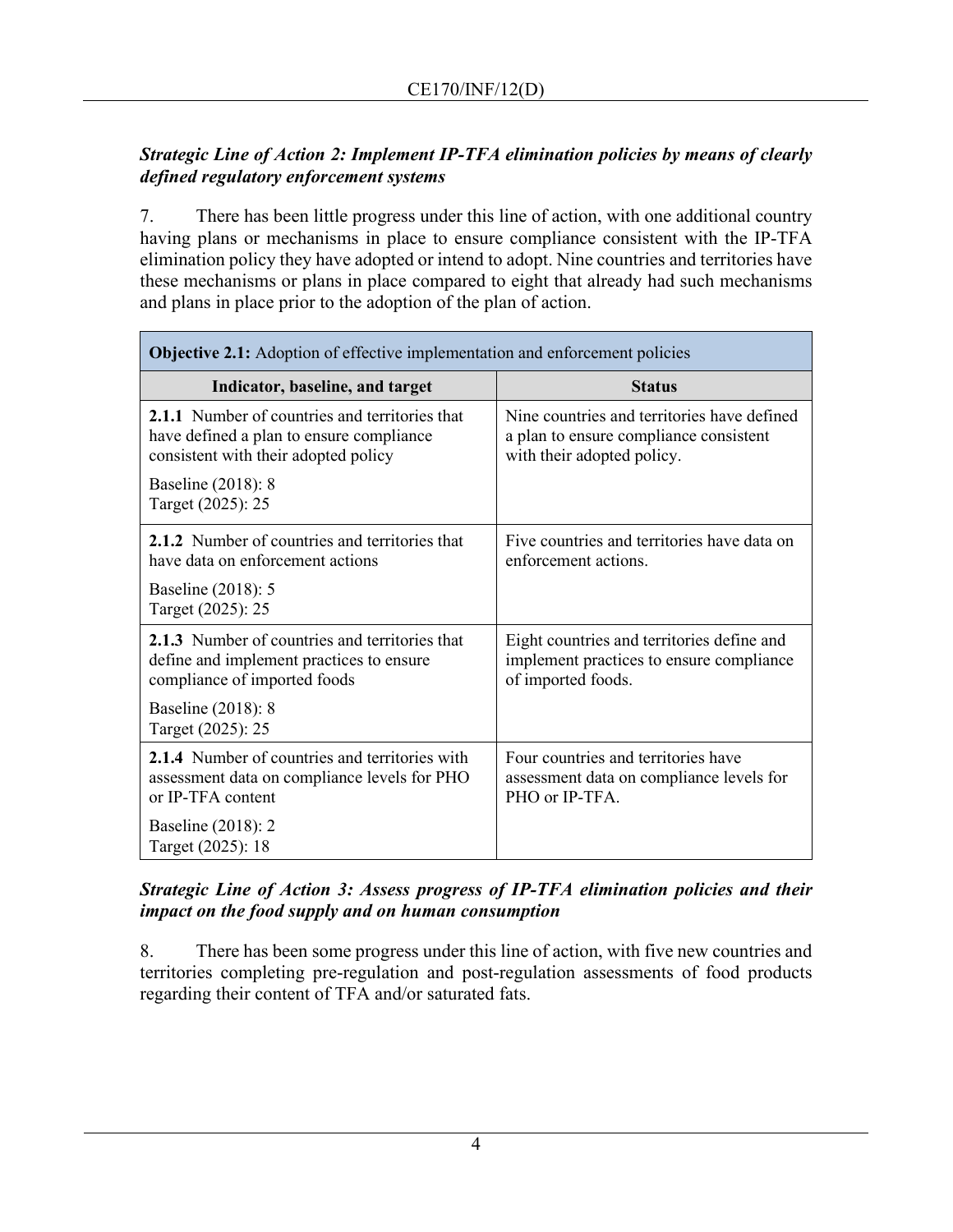| Objective 9.1. Assessment of progress toward chimianon of it -1171 hom F110 and restriction<br>of other forms of IP-TFA in the food supply and in human consumption                                                                 |                                                                                                                                                                                                   |  |
|-------------------------------------------------------------------------------------------------------------------------------------------------------------------------------------------------------------------------------------|---------------------------------------------------------------------------------------------------------------------------------------------------------------------------------------------------|--|
| Indicator, baseline, and target                                                                                                                                                                                                     | <b>Status</b>                                                                                                                                                                                     |  |
| <b>3.1.1</b> Number of countries and territories with<br>at least one publicly available pre-regulation<br>national assessment of foods that are sources of<br>IP-TFA, and if possible, the quantity of IP-TFA<br>in these products | A total of 14 countries and territories have at<br>least one publicly available pre-regulation<br>national assessment of foods that are sources<br>of IP-TFA.                                     |  |
| Baseline (2018): 9<br>Target (2025): 15                                                                                                                                                                                             |                                                                                                                                                                                                   |  |
| <b>3.1.2</b> Number of countries and territories with<br>at least one post-regulation national assessment<br>of foods that are sources of IP-TFA, and if<br>possible, the quantity of IP-TFA in<br>these products                   | Six countries and territories have at least<br>one post-regulation assessment of foods that<br>are sources of IP-TFA.                                                                             |  |
| Baseline (2018): 2<br>Target (2025): 9                                                                                                                                                                                              |                                                                                                                                                                                                   |  |
| <b>3.1.3</b> Number of countries and territories with<br>at least one pre-regulation national assessment<br>of saturated fat levels in products identified as<br>significant sources of IP-TFA                                      | A total of 12 countries and territories have<br>at least one pre-regulation national<br>assessment of saturated fat levels in<br>products identified as significant sources                       |  |
| Baseline (2018): 1<br>Target (2025): 9                                                                                                                                                                                              | of IP-TFA.                                                                                                                                                                                        |  |
| <b>3.1.4</b> Number of countries and territories with<br>at least one post-regulation national assessment<br>of saturated fat levels in products identified as<br>significant sources of IP-TFA intake prior<br>to regulation       | Six countries and territories with at least<br>one post-regulation assessment of saturated<br>fat levels in product identified as significant<br>sources of IP-TFA intake prior<br>to regulation. |  |
| Baseline (2018): 0<br>Target (2025): 9                                                                                                                                                                                              |                                                                                                                                                                                                   |  |

**Objective 3.1:** Assessment of progress toward elimination of IP-TFA from PHO and restriction

## *Strategic Line of Action 4: Create awareness, through outreach and educational campaigns, of the negative health impacts of TFA and the health benefits to be gained from the elimination of IP-TFA, among policy-makers, producers, suppliers, and the public*

9. There has been some progress under this line of action, with 11 countries and territories implementing education and communication strategies for the general public on the negative health impacts of TFA and benefits of IP-TFA elimination policies, compared to five countries and territories in the baseline.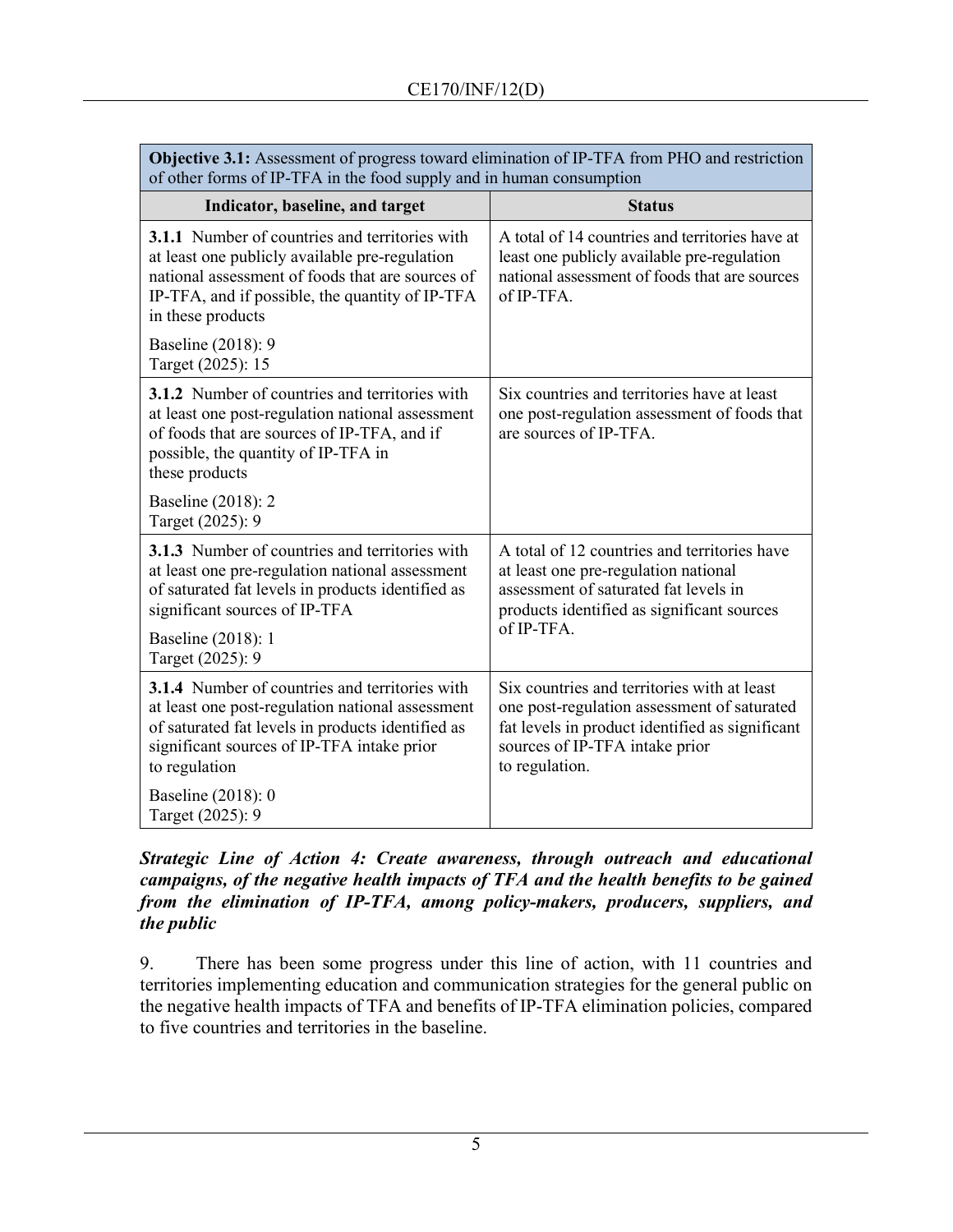| <b>Objective 4.1:</b> Creation of awareness of the negative health impact of TFA and the benefits of<br>the elimination of IP-TFA                                                                                 |                                                                                                                                                                                                             |  |
|-------------------------------------------------------------------------------------------------------------------------------------------------------------------------------------------------------------------|-------------------------------------------------------------------------------------------------------------------------------------------------------------------------------------------------------------|--|
| Indicator, baseline, and target                                                                                                                                                                                   | <b>Status</b>                                                                                                                                                                                               |  |
| 4.1.1 Number of countries and territories that<br>implement education and communication<br>strategies for the general public on the negative<br>health impacts of TFA and benefits of the<br>elimination policies | A total of 11 countries and territories<br>implement education and communication<br>strategies for the general public on the<br>negative health impacts of TFA and benefits<br>of the elimination policies. |  |
| Baseline (2018): 5<br>Target (2025): 25                                                                                                                                                                           |                                                                                                                                                                                                             |  |
| <b>4.1.2</b> Number of countries and territories that<br>implement education and communication<br>strategies for food producers, importers, and<br>retailers on the new policies and how to comply                | Five countries and territories implement<br>education and communication strategies for<br>food producers, importers, and retailers on<br>the new policies and how to comply.                                |  |
| Baseline (2018): 10<br>Target (2025): 25                                                                                                                                                                          |                                                                                                                                                                                                             |  |

## **Lessons Learned**

10. TFA elimination policies gained momentum after 2018, when WHO set TFA elimination as a global priority, released recommended policies and strategies, and called on countries to act. This plan of action sustained and strengthened such momentum in the Region of the Americas. The synthesis of best practices and call to action, based on experiences and successes in several pioneering countries, has helped provide the evidence underpinning policy action in the Region. The COVID-19 pandemic may have driven resources and priorities away from the elimination of IP-TFA in some countries. Conversely it may also have intensified the recognition of the need to eliminate such substance from the food supply to help protecting populations from the ongoing epidemic of non-communicable diseases, which have further aggravated the impact of the COVID-19 pandemic.

#### **Action Needed to Improve the Situation**

- 11. The following actions need to be considered to improve the current situation:
- a) Strengthen and expand technical and financial support to adopt the plan of action for developing landscape analyses and policy design, improving laboratory capacity, and monitoring and evaluating policy compliance and enforcement.
- b) Disseminate guidance and capacity-building tools for designing and implementing the policies and actions proposed in the plan of action by means of publications, webinars, and online courses.
- c) Support Member States in protecting the policy cycle from interference by industry and other actors whose products, practices or policies conflict with the implementation of the plan of action. This can be done by preparing technical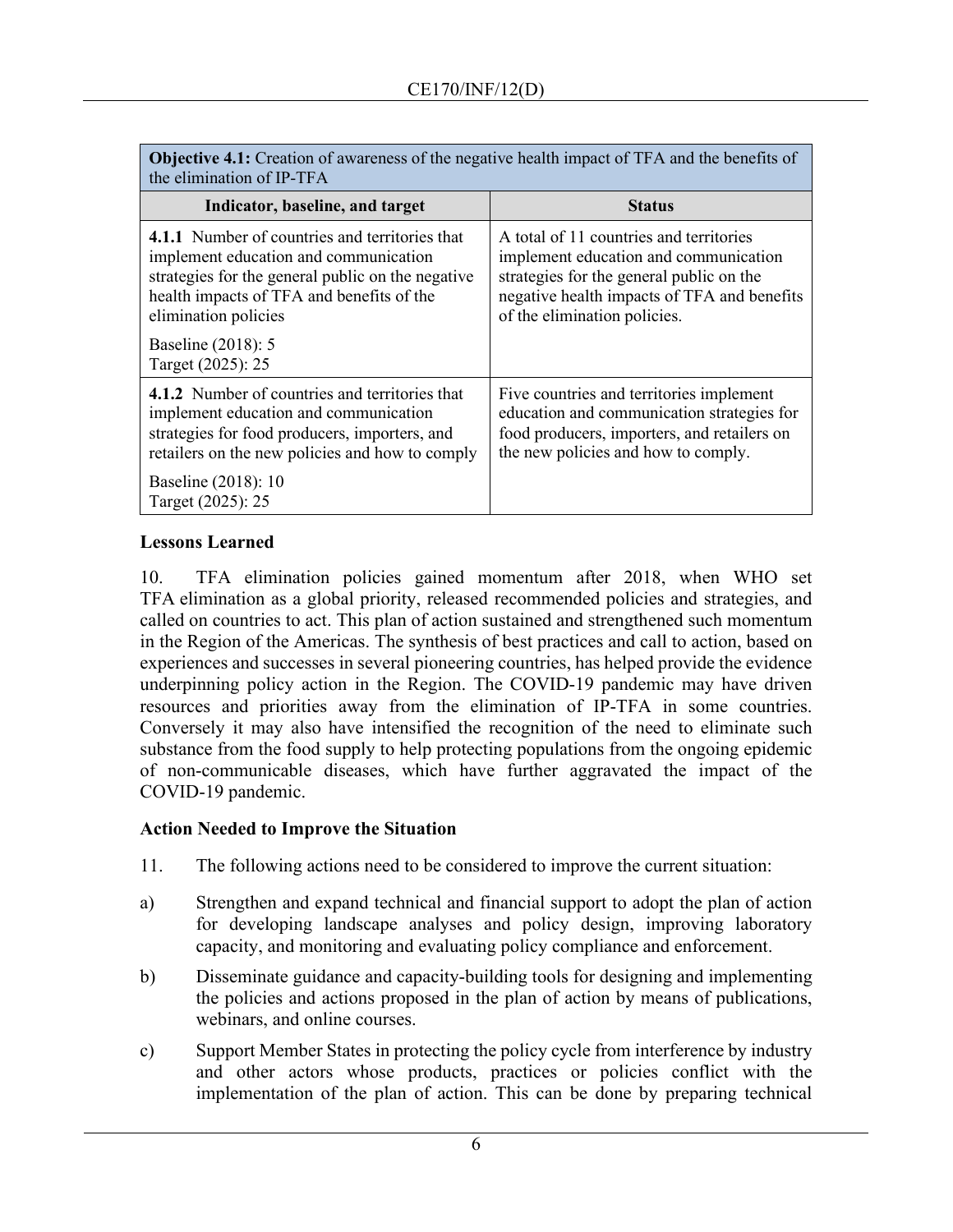briefs, questions and answers, and other publications with sound evidence to protect policy-making from opposing interests.

- d) Disseminate country experiences, success stories, and best practices to help Member States learn from each other, by means of webinars and publications.
- e) Strengthen advocacy efforts targeted at focal points at ministries of health, policy-makers, civil society, and PAHO country and sub-regional officers, by disseminating and encouraging increased uptake of the online course on the elimination of IP-TFA.
- f) Despite the current COVID-19 pandemic, it is essential that health programs in each country provide continuity for policies that can contribute to the prevention of non-communicable diseases (NCD), such as the elimination of IP-TA, as the epidemic of NCDs did not cease and, in addition, aggravated the risk of getting severely ill and die from COVID-19.
- g) The adoption and/or amendment of laws and regulations by Member States needs to be accelerated in order to fulfill best practices and policies, so that the implementation of IP-TFA elimination can meet the timeline committed under the plan of action.

## **Action by the Executive Committee**

12. The Executive Committee is invited to take note of this report and provide any comments it deems pertinent.

# **References**

1. Wang Q, Afshin A, Yakoob MY, Singh GM, Rehm CD, Khatibzadeh S, et al. Global Burden of Diseases Nutrition and Chronic Diseases Expert Group (NutriCoDE). Impact of nonoptimal intakes of saturated, polyunsaturated, and trans-fat on global burdens of coronary heart disease. J Am Heart Assoc 2016;5(1) [cited 2022 Feb 15]. Available from:

https://www.researchgate.net/publication/291417091 Impact of Nonoptimal Intakes of Saturated Polyunsaturated and Trans Fat on Global Burdens of Coronary H eart Disease.

- 2. World Health Organization. Global Strategy on Diet, Physical Activity and Health [Internet]. 57th World Health Assembly; 2004 May 17-22; Geneva. Geneva: WHO; 2004 (Resolution WHA57.9) [cited 2022 Feb 15]. Available from: [https://apps.who.int/gb/archive/pdf\\_files/WHA57/A57\\_9-en.pdf.](https://apps.who.int/gb/archive/pdf_files/WHA57/A57_9-en.pdf)
- 3. World Health Organization. Thirteenth General Programme of Work, 2019-2023 [Internet]. 71st World Health Assembly; 2018 May 21-26; Geneva. Geneva: WHO; 2018 (Resolution WHA71.1) [cited 2022 Feb 15]. Available from: [https://apps.who.int/gb/ebwha/pdf\\_files/WHA71-REC1/A71\\_2018\\_REC1](https://apps.who.int/gb/ebwha/pdf_files/WHA71-REC1/A71_2018_REC1-en.pdf#page=25) [en.pdf#page=25.](https://apps.who.int/gb/ebwha/pdf_files/WHA71-REC1/A71_2018_REC1-en.pdf#page=25)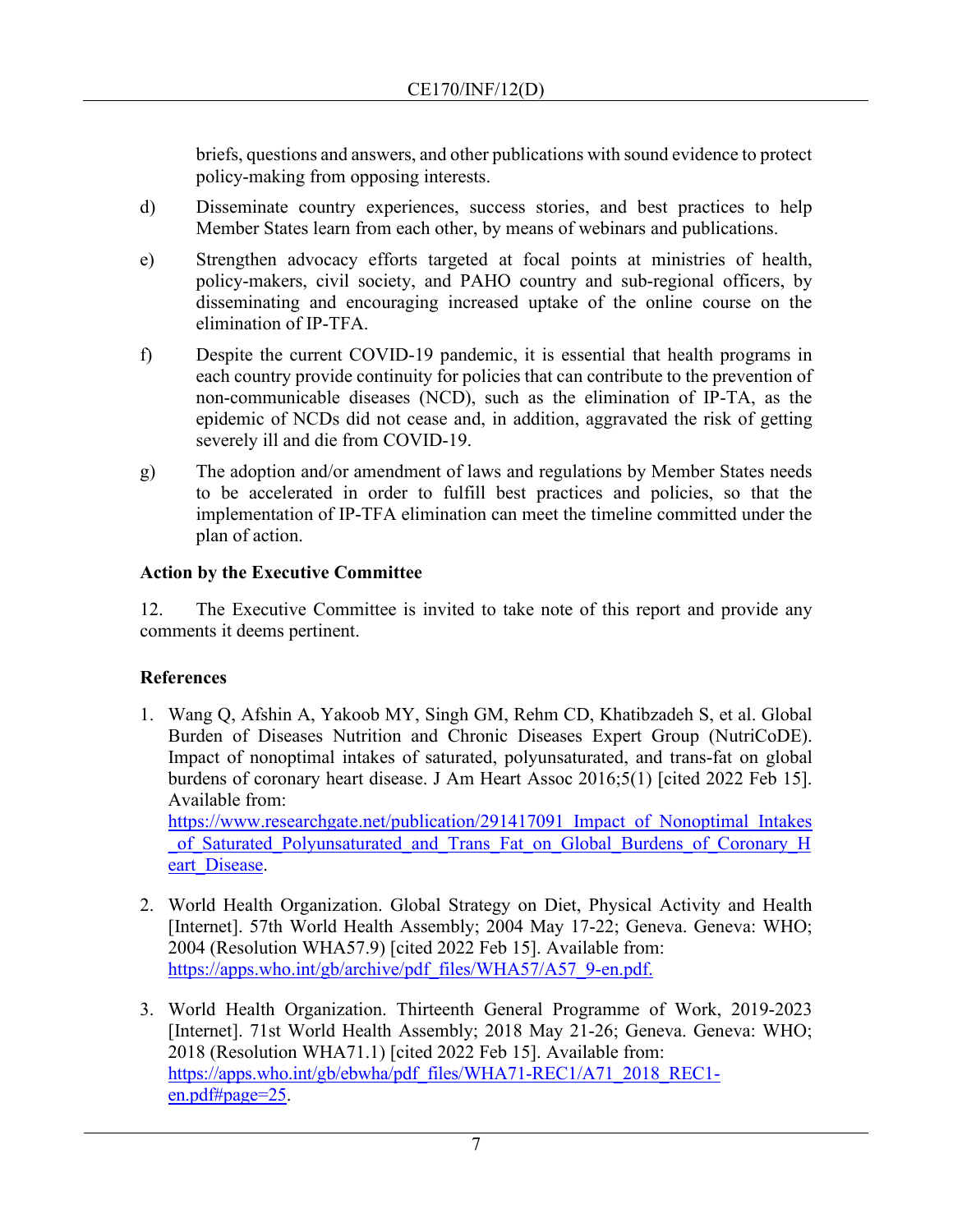- 4. Pan American Health Organization. Plan of Action for the Elimination of Industrially Produced Trans-Fatty Acids 2020-2025 [Internet]. 57th Directing Council, 71st Session of the Regional Committee of WHO for the Americas; 2019 Sep 30-Oct 4; Washington, DC. Washington, DC: PAHO; 2019 (Document CD57/8) [cited 2022 Feb 15]. Available from: [https://www3.paho.org/hq/index.php?option=com\\_docman&view=download&alias=](https://www3.paho.org/hq/index.php?option=com_docman&view=download&alias=49612-cd57-8-e-poa-trans-fatty&category_slug=cd57-en&Itemid=270&lang=en) [49612-cd57-8-e-poa-trans-fatty&category\\_slug=cd57-en&Itemid=270&lang=en.](https://www3.paho.org/hq/index.php?option=com_docman&view=download&alias=49612-cd57-8-e-poa-trans-fatty&category_slug=cd57-en&Itemid=270&lang=en)
- 5. World Health Organization. Global Database on the Implementation of Nutrition Action (GINA). Geneva: WHO; 2012 [cited 2022 Feb 15]. Available from: [https://extranet.who.int/nutrition/gina/en/home.](https://extranet.who.int/nutrition/gina/en/home)
- 6. World Health Organization. Countdown to 2023: WHO Report on Global Trans Fat Elimination 2021. Geneva: WHO; 2021[cited 2022 Feb 15]. Available from: [https://apps.who.int/iris/bitstream/handle/10665/348388/9789240031876-eng.pdf.](https://apps.who.int/iris/bitstream/handle/10665/348388/9789240031876-eng.pdf)
- 7. Pan American Health Organization. Report of the End-of-biennium Assessment of the PAHO Program and Budget 2018-2019/Final Report on the Implementation of the PAHO Strategic Plan 2014-2019 [Internet]. 58th Directing Council of PAHO, 72nd Session of the Regional Committee of WHO for the Americas; 2020 Sep 28-29; Virtual Session. Washington, DC: PAHO; 2020 (Document CD58/5, Add. I) [cited 2022 Feb 15]. Available from: [https://www.paho.org/en/documents/cd585-add-i-report-end-biennium-assessment](https://www.paho.org/en/documents/cd585-add-i-report-end-biennium-assessment-paho-program-and-budget-2018-2019final-report)[paho-program-and-budget-2018-2019final-report.](https://www.paho.org/en/documents/cd585-add-i-report-end-biennium-assessment-paho-program-and-budget-2018-2019final-report)
- 8. Government of Canada. Notice of modification: Prohibiting the use of partially hydrogenated oils (PHOs) in foods. Ottawa: Government of Canada; 2019 [cited 2022 Feb 15]. Available from: [https://inspection.canada.ca/food-safety-for-industry/food-safety-standards](https://inspection.canada.ca/food-safety-for-industry/food-safety-standards-guidelines/notice-of-modification-phos/eng/1536939719584/1536939792275)[guidelines/notice-of-modification-phos/eng/1536939719584/1536939792275.](https://inspection.canada.ca/food-safety-for-industry/food-safety-standards-guidelines/notice-of-modification-phos/eng/1536939719584/1536939792275)
- 9. Ministerio de Salud de la República de Chile. Reglamento Sanitario de los Alimentos. (Decreto 68/05). Santiago: Minsal; 2016 [cited 2022 Feb 15]. Available from: https://www.minsal.cl/wp-content/uploads/2017/04/DECRETO 977 96 actualizado a[octubre-2016.pdf.](https://www.minsal.cl/wp-content/uploads/2017/04/DECRETO_977_96_actualizado_a-octubre-2016.pdf)
- 10. U.S. Food and Drug Administration. Final determination regarding partially hydrogenated oils. (80 FR 34650). Maryland: FDA; 2015 [cited 2022 Feb 15]. Available from: [https://thefederalregister.org/80-FR/34650.](https://thefederalregister.org/80-FR/34650)
- 11. Ministerio de Salud de la República del Perú. Decreto Supremo No. 033-20016-SA. Lima: MINSA; 2016 [cited 2022 Feb 15]. Available from: [https://cdn.www.gob.pe/uploads/document/file/193352/192081\\_DS\\_033.pdf2018090](https://cdn.www.gob.pe/uploads/document/file/193352/192081_DS_033.pdf20180904-20266-lpnvee.pdf) [4-20266-lpnvee.pdf.](https://cdn.www.gob.pe/uploads/document/file/193352/192081_DS_033.pdf20180904-20266-lpnvee.pdf)
- 12. Ministério da Saúde do Brasil, Agência Nacional de Vigilância Sanitária. Resolução da Diretoria Colegiada - RDC No. 332. Brasilia: ANVISA; 2019 [cited 2022 Feb 15]. Available from: [http://antigo.anvisa.gov.br/documents/10181/4379119/RDC\\_332\\_2019\\_COMP.pdf/b](http://antigo.anvisa.gov.br/documents/10181/4379119/RDC_332_2019_COMP.pdf/b47f0eaf-82ca-45e1-b8e4-4ba35ebc865b) [47f0eaf-82ca-45e1-b8e4-4ba35ebc865b.](http://antigo.anvisa.gov.br/documents/10181/4379119/RDC_332_2019_COMP.pdf/b47f0eaf-82ca-45e1-b8e4-4ba35ebc865b)